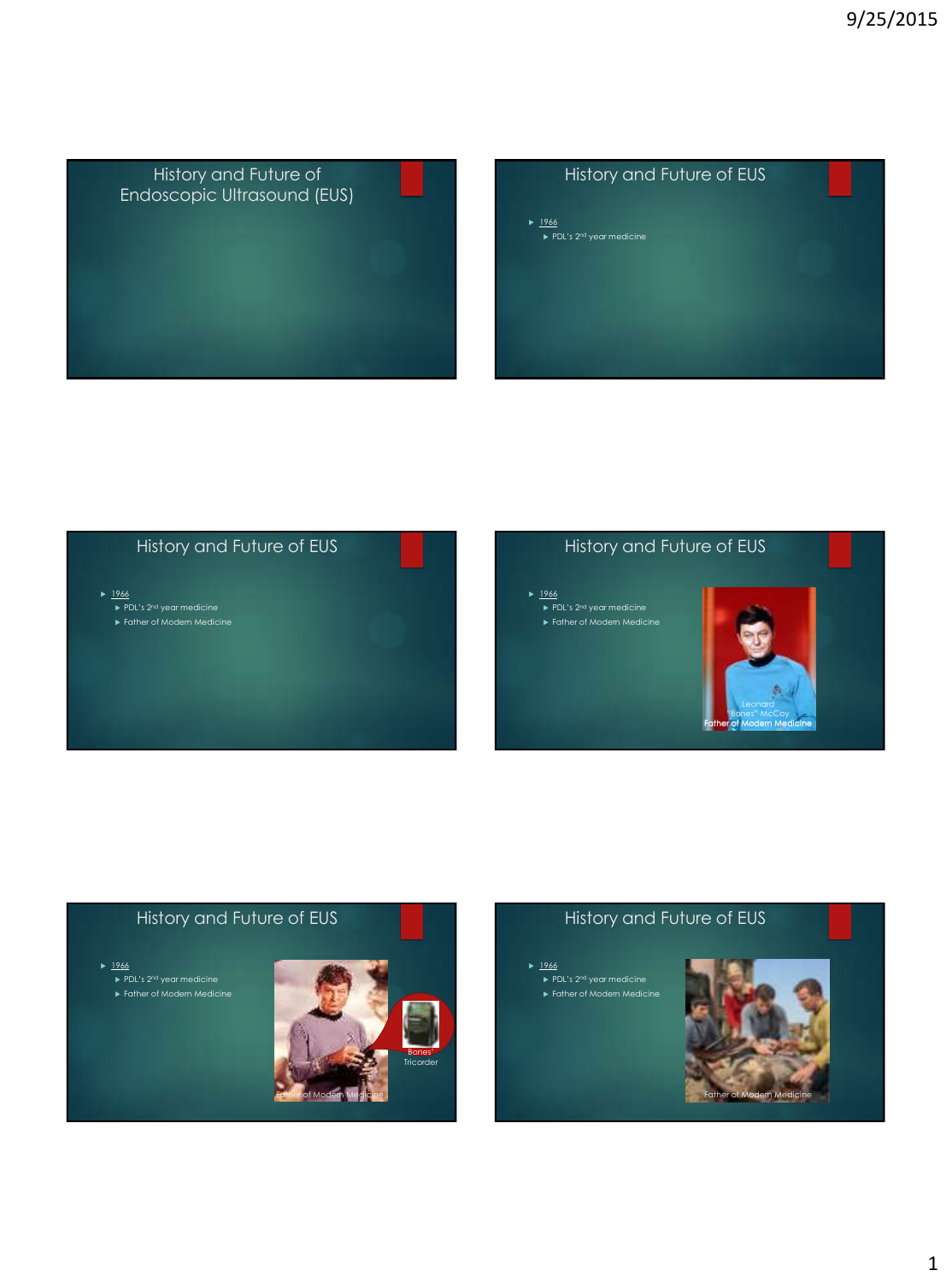- $1966$  $\overline{\mathsf{P}}$  PDL's 2<sup>nd</sup> year medicine
- **Background** 1895 – Roentgen – Xrays 1913 – Fessenden – "oscillator"



#### History and Future of EUS

 $1966$  $\overline{\mathsf{P}}$  PDL's 2<sup>nd</sup> vear medicine Father of Modern Medicine

**Background** 1895 – Roentgen – Xrays 1913 – Fessenden – "oscillator"





#### History and Future of EUS

 $1966$ ▶ PDL's 2<sup>nd</sup> year medicine<br>▶ Father of Modern Medicine

**Background** 1913 – Fessenden – "oscillator" 1950's – ultrasound

 $1966$ 

**Background** 



#### History and Future of EUS

- $1966$
- ▶ PDL's 2<sup>nd</sup> year medicine<br>▶ Father of Modern Medicine
- **Background** 1913 – Fessenden – "oscillator" 1950's – ultrasound
- 





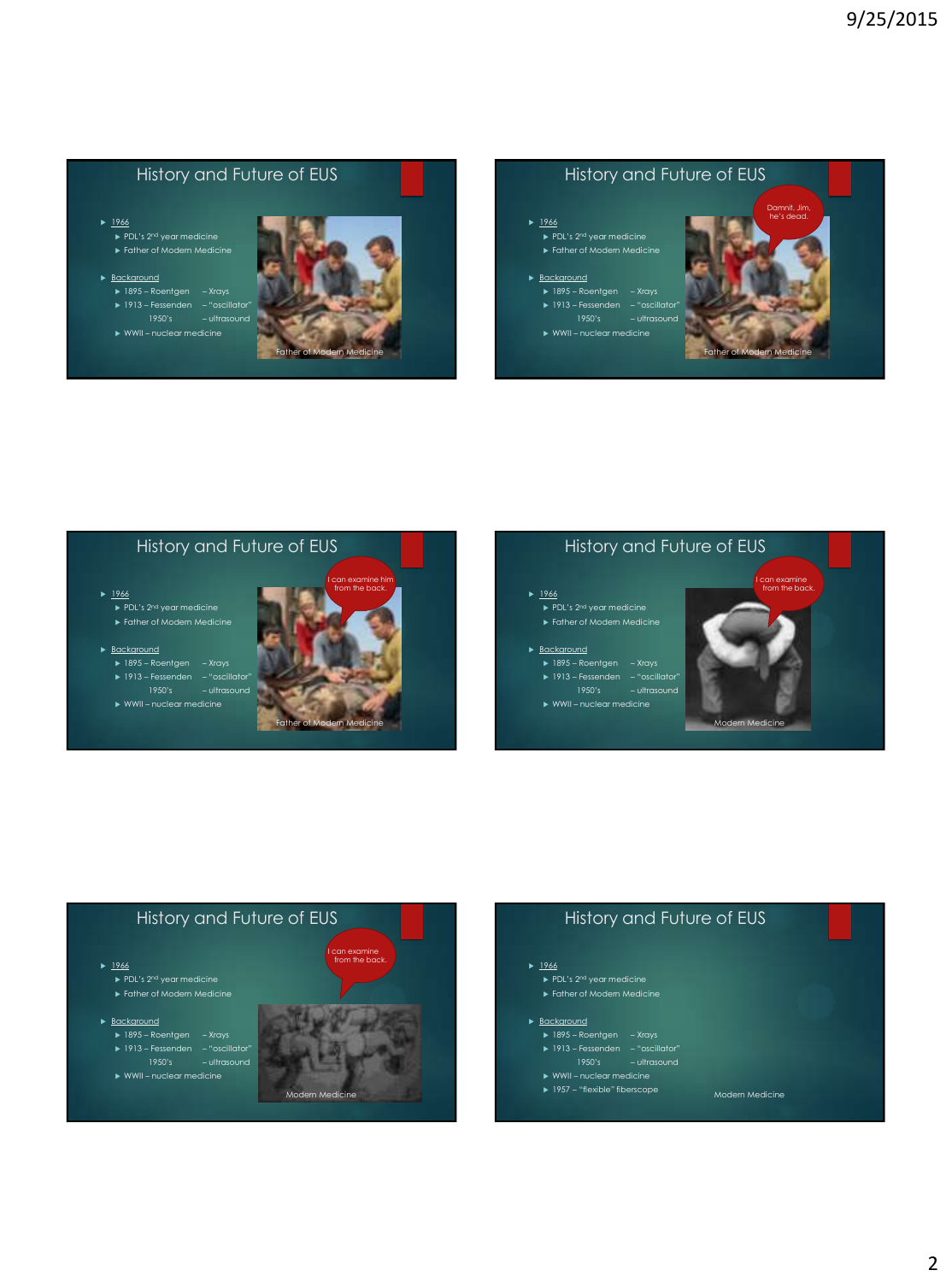$1966$  $\overline{\phantom{a}}$  PDL's 2<sup>nd</sup> year medicine Father of Modern Medicine

#### **Background**

1895 – Roentgen – Xrays 1913 – Fessenden – "oscillator"

1957 – "flexible" fiberscope



#### History and Future of EUS

 $1966$  $\overline{\phantom{a}}$  PDL's 2<sup>nd</sup> vear medicine Father of Modern Medicine

#### **Background**

1895 – Roentgen – Xrays 1913 – Fessenden – "oscillator"

- 
- 1957 "flexible" fiberscope



#### History and Future of EUS

- $1966$ 
	- Father of Modern Medicine

#### **Background**

- 1895 Roentgen Xrays
- WWII nuclear medicine
- ▶ 1957 "flexible" fiberscope

# Modern Medicine cystoscope?

#### History and Future of EUS

#### $1966$

▶ PDL's 2<sup>nd</sup> year medicine<br>▶ Father of Modern Medicine

#### **Background**

- 1895 Roentgen Xrays
- 
- WWII nuclear medicine
- ▶ 1957 "flexible" fiberscope



#### History and Future of EUS

#### $1966$

Father of Modern Medicine

#### **Background**

- 1895 Roentgen Xrays 1913 50's Fessenden ultrasound
- 
- ► 1957 "flexible" fiberscope
- 
- 1972 Hounsfield C.T. scan 1978 Damadian M.R.I.



#### History and Future of EUS

#### **Background**

- 1895 Roentgen Xrays
- 
- 
- 
- 1972 Hounsfield C.T. scan 1978 Damadian M.R.I.
	-

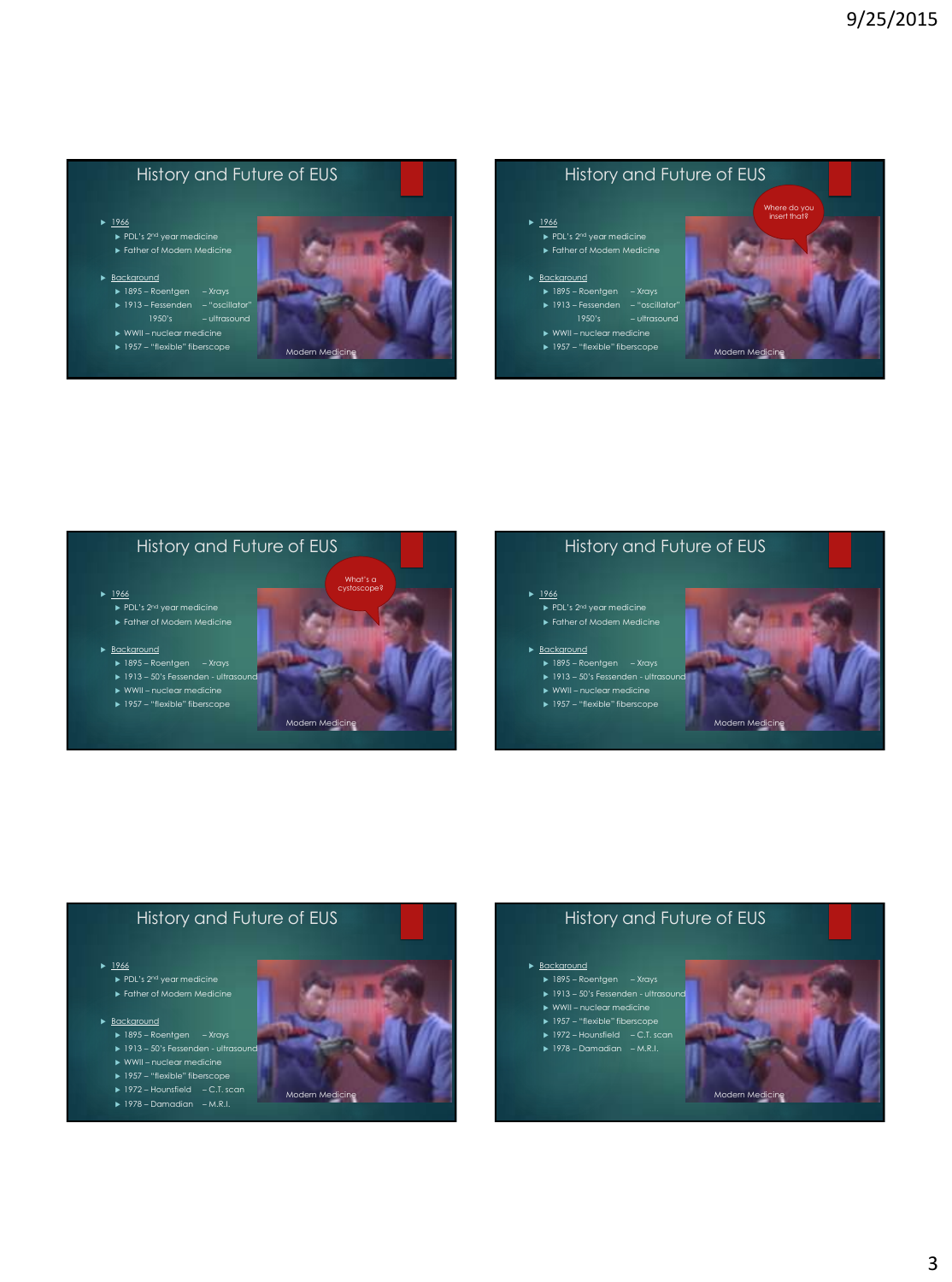- **Background** 
	- $\overline{\smash{\triangleright}}$  1895 Roentgen Xrays
	-
	-
	- 1972 Hounsfield C.T. scan 1978 Damadian M.R.I.
	-



Modern Medicine

Modern Medicine Is there life outside the box?

#### History and Future of EUS



#### History and Future of EUS

#### **Background**

- 1895 Roentgen Xrays 1913 50's Fessenden ultrasound
- 
- 
- 
- 
- 1972 Hounsfield C.T. scan 1978 Damadian M.R.I.

#### History and Future of EUS

#### **Background**

- 1895 Roentgen Xrays 1913 50's Fessenden ultrasound
- 
- 
- 
- 
- 1972 Hounsfield C.T. scan 1978 Damadian M.R.I.
- 

#### History and Future of EUS

#### **Background**

- 1895 Roentgen Xrays
- 
- WWII nuclear medicine
- 
- 
- 
- 



#### **Background**

- 1895 Roentgen Xrays
- 1913 50's Fessenden ultrasound WWII nuclear medicine
- 
- 
- 1972 Hounsfield C.T. scan 1978 Damadian M.R.I.
- 
- 

#### Is there life outside the box?

Modern Medicine Is there life outside the box?

– safety (radiation), cost, resolution (accuracy), specificity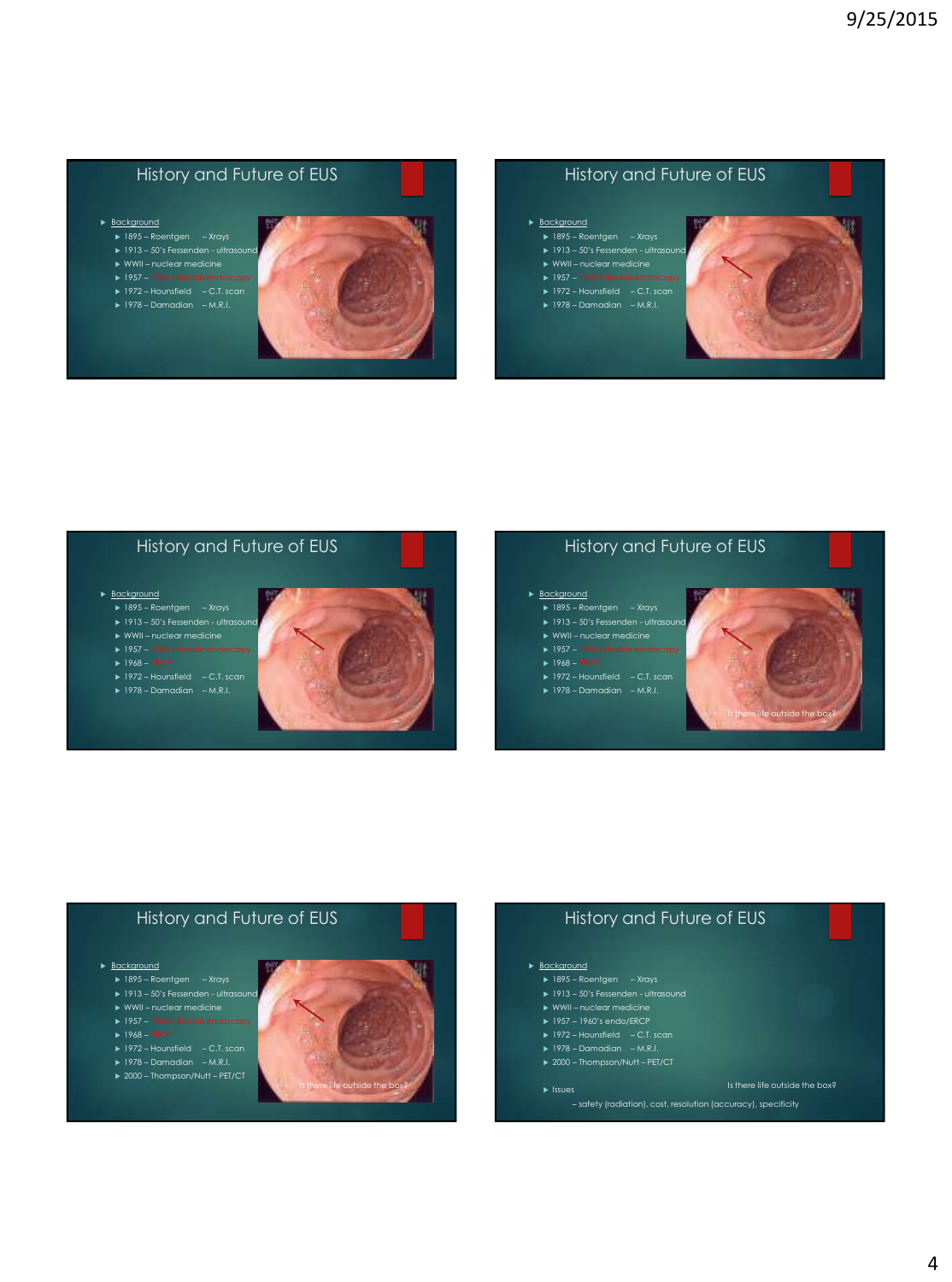#### **Background**

- $\overline{\smash{\triangleright}}$  1895 Roentgen Xrays
- WWII nuclear medicine
- 
- 
- 1972 Hounsfield C.T. scan 1978 Damadian M.R.I.
- 
- 



#### History and Future of EUS

#### **Background**

- $\overline{\smash{\triangleright}}$  1895 Roentgen Xrays
- 
- 
- 
- 1972 Hounsfield C.T. scan 1978 Damadian M.R.I.
- 



#### History and Future of EUS

#### **Background**

- 1895 Roentgen Xrays 1913 50's Fessenden ultrasound
- 
- 
- 
- 
- ▶ 1972 Hounsfield C.T. scan<br>▶ 1978 Damadian M.R.I.<br>▶ 2000 Thompson/Nutt PET/CT



 1980 – Eugene DiMagno Lancet: "Ultrasonic Endoscope"

## Creation of life outside the box<br>Let there be life, light, <u>and sound</u>!

#### History and Future of EUS

- $\triangleright$  EUS
- 1980 "Ultrasonic Endoscope" 1980's Europe

#### History and Future of EUS

- $\triangleright$  <u>EUS</u>
- ▶ 1980 "Ultrasonic Endoscope"<br>▶ 1980's Europe<br>▶ 1990's USA
- 
- 

### History and Future of EUS

#### $\triangleright$  EUS

- ▶ 1980 "Ultrasonic Endoscope"<br>▶ 1980's Europe<br>▶ 1990's USA
- 
- - 1995 linear ultrasonography (EUS guided biopsies)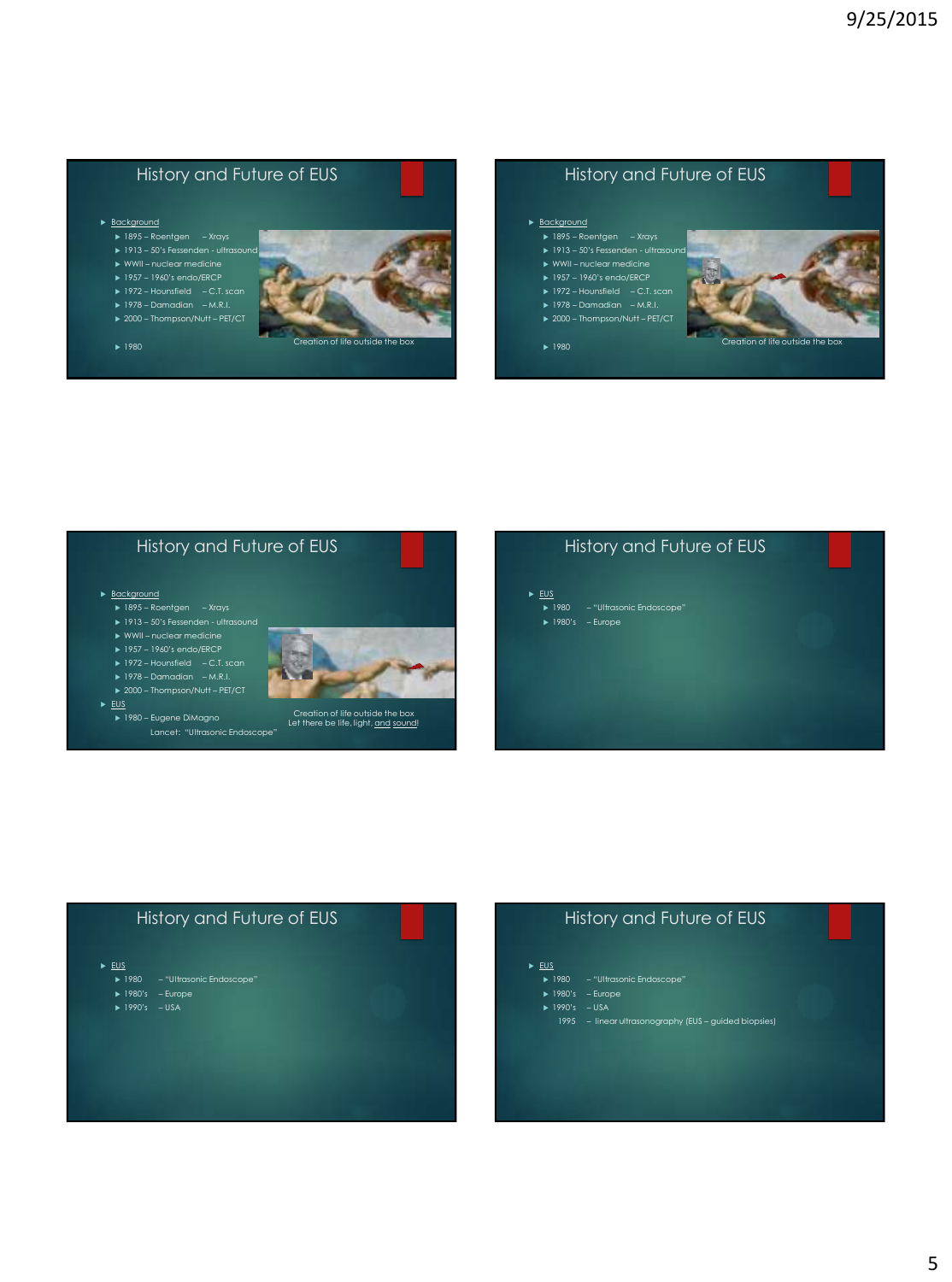## $\triangleright$  <u>EUS</u> —<br>1980 — "Ultrasonic Endoscope" – radial scopes 1980's – Europe 1990's – USA 1995 – linear ultrasonography (EUS-guided biopsies) History and Future of EUS









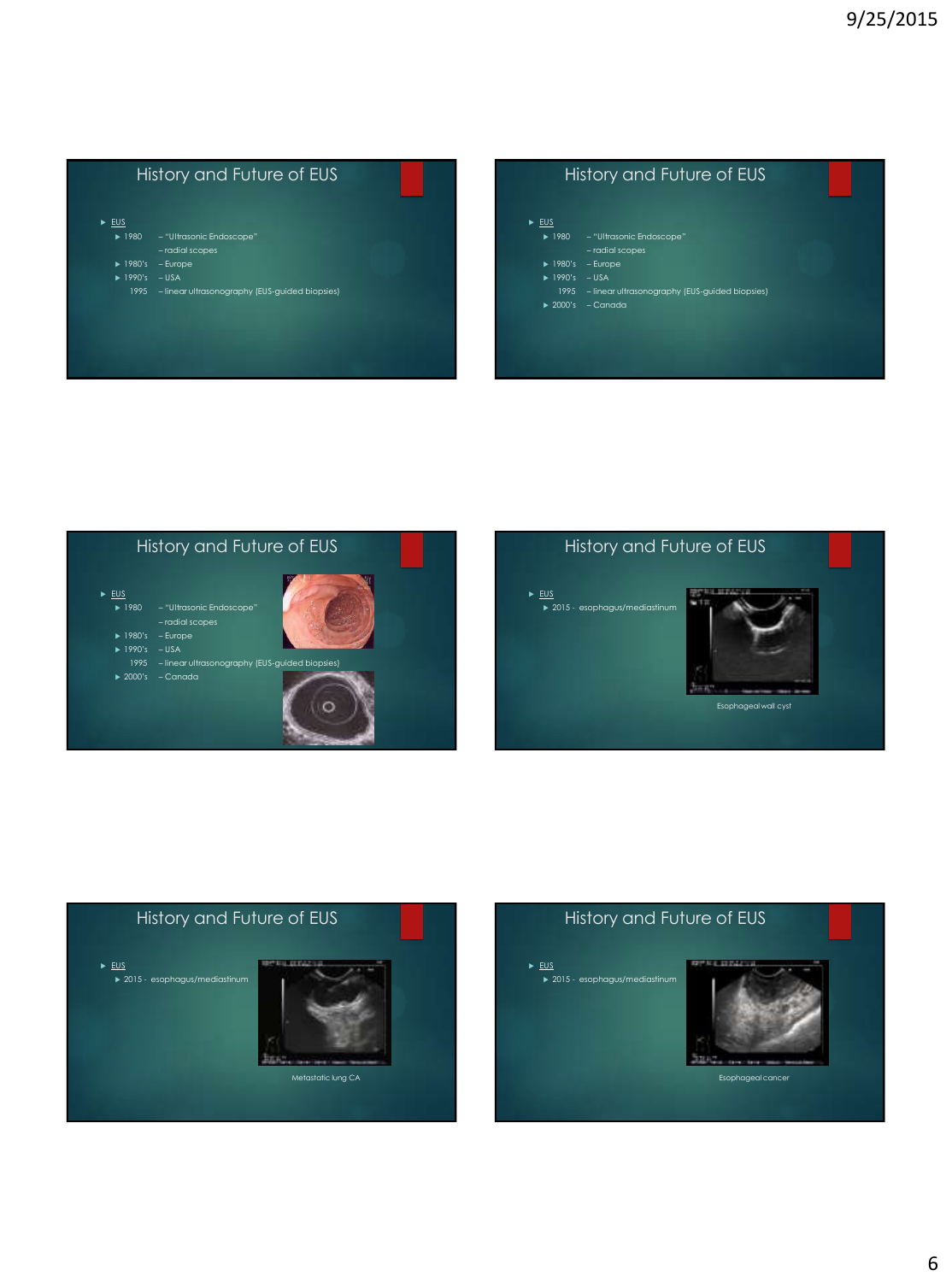









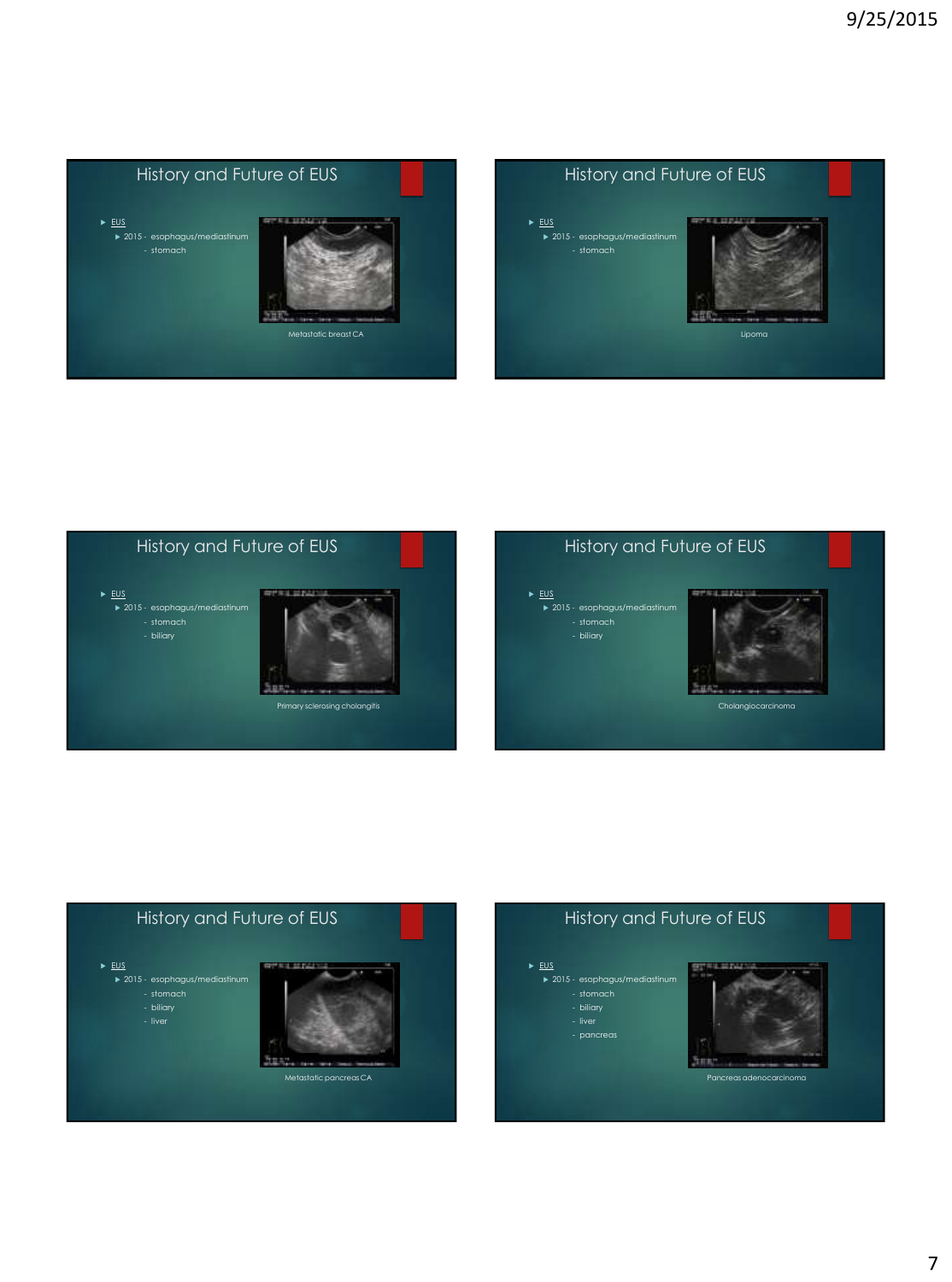









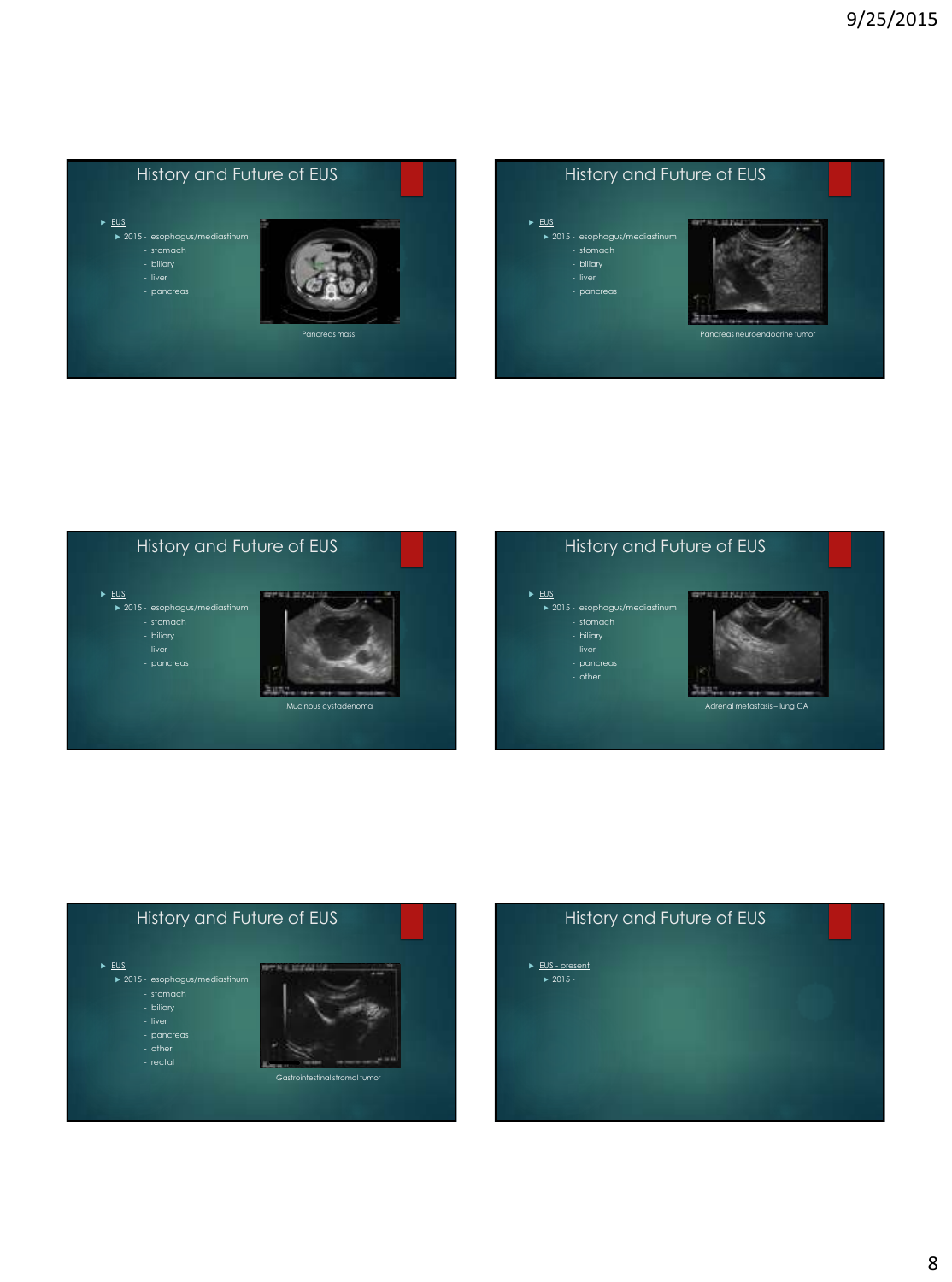► EUS - present

 $\rightarrow$  2015 - any orifice for superior staging and definitive diagnoses

#### History and Future of EUS

► EUS - present

 $\overline{\phantom{a}}$   $\overline{\phantom{a}}$  2015 - any orifice for superior staging and definitive diagnoses - range limited by ultrasound penetrance/length of needle

#### History and Future of EUS

#### ► EUS - present

 2015 - any orifice for superior staging and definitive diagnoses - range limited by ultrasound penetrance/length of needle - drainage of cysts for diagnosis and therapy (pseudocysts)

#### History and Future of EUS

#### ► EUS - present

- 2015 any orifice for superior staging and definitive diagnoses range limited by ultrasound penetrance/length of needle
	-
	- drainage of cysts for diagnosis and therapy (pseudocysts) rendezvous procedure failed retrograde ERCP ("PTC")

#### History and Future of EUS

#### ► EUS - present

 2015 - any orifice for superior staging and definitive diagnoses - range limited by ultrasound penetrance/length of needle - drainage of cysts for diagnosis and therapy (pseudocysts) - rendezvous procedure - failed retrograde ERCP ("PTC")

#### History and Future of EUS

#### ► EUS - present

- 2015 any orifice for superior staging and definitive diagnoses
	- range limited by ultrasound penetrance/length of needle<br>- drainage of cysts for diagnosis and therapy (pseudocysts)<br>- rendezvous procedure failed retrograde ERCP ("PTC")<br>- stents bile duct and gallbladder ("PTC")<br>- e
	-
	-
	-
	-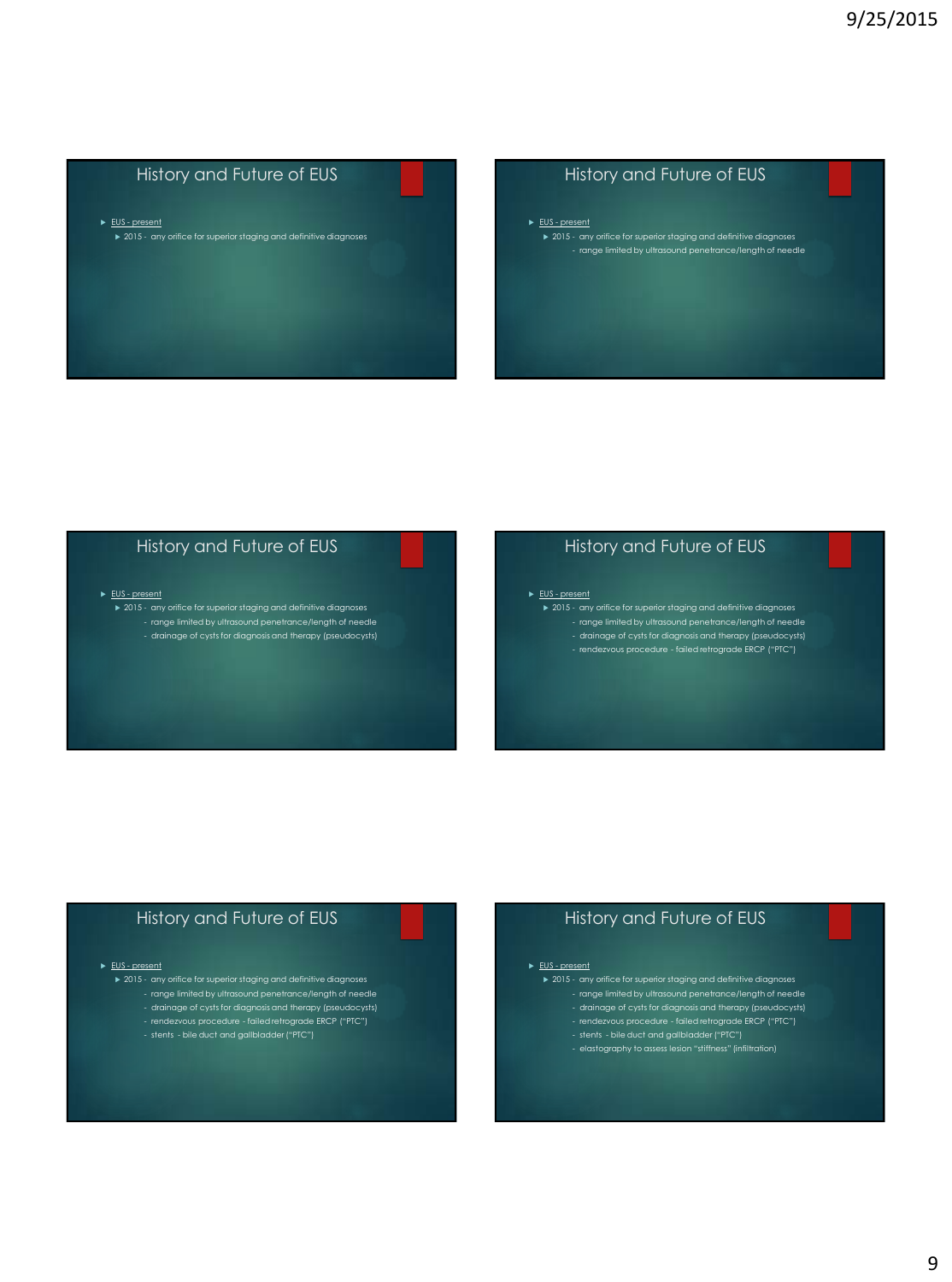

- ► EUS future  $\blacktriangleright$  2015  $\blacktriangleright$
- 



#### History and Future of EUS

- ► EUS future  $\overline{\triangleright}$  2015 ->
	-
	- contrast agents to enhance images 3D miniaturization
		-

### History and Future of EUS

- ► EUS future
	-
	- contrast agents to enhance images 3D
	-
	- miniaturization availability/cost/efficiency

## History and Future of EUS

- ► EUS future
- 
- contrast agents to enhance images 3D
	- miniaturization availability/cost/efficiency
	-

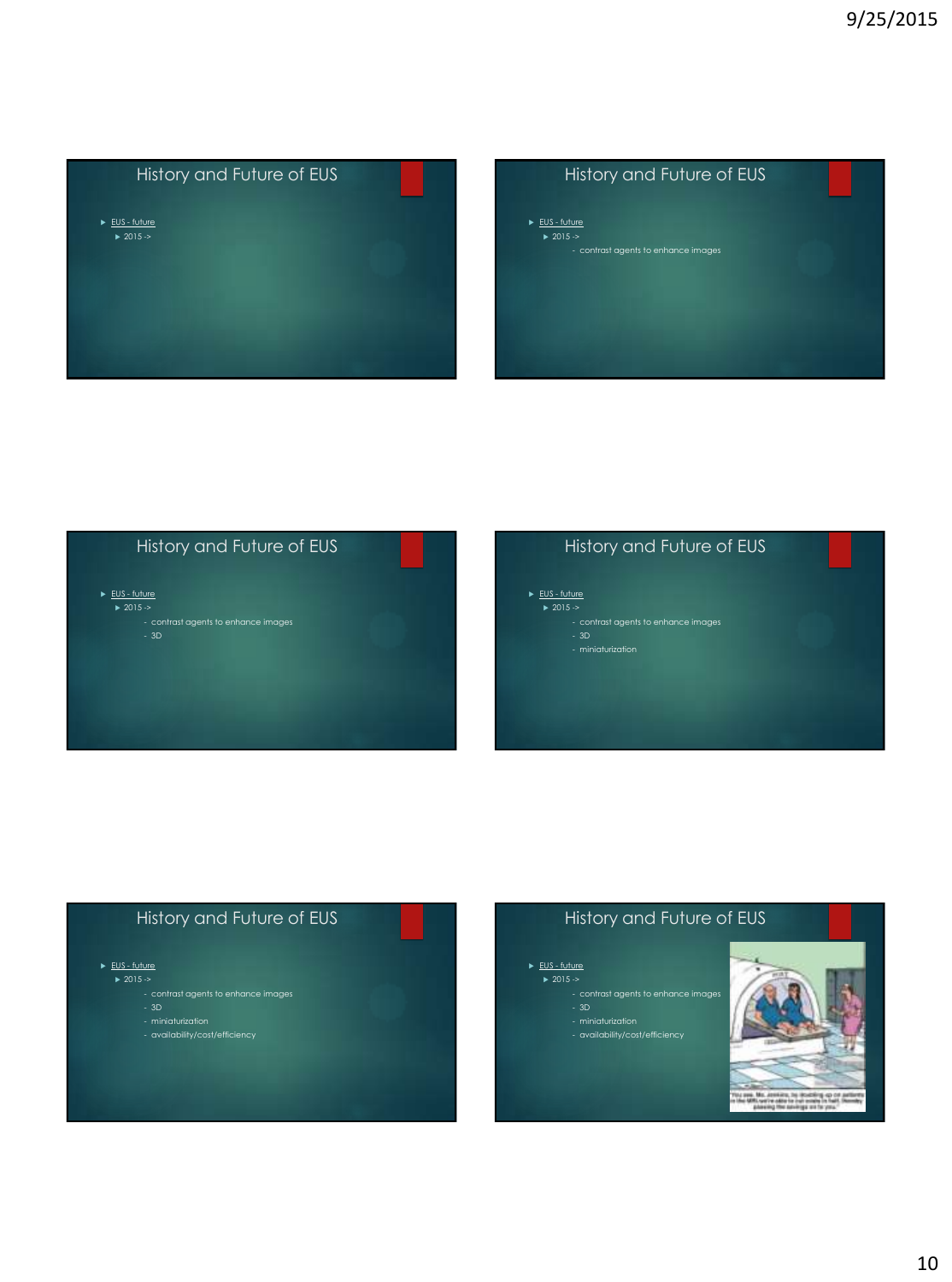► EUS - future  $\sqrt{2015 - 8}$ 

- 
- 3D
- 
- 
- availability/cost/efficiency less dependence on imaging (tumor markers, etc.)

#### History and Future of EUS

#### ► EUS - future  $\rightarrow$  2015  $\rightarrow$

- 
- 
- 
- availability/cost/efficiency less dependence on imaging (tumor markers, etc.)
- computer image enhancement; computerized diagnosis

#### History and Future of EUS

#### ► EUS - future

- $\blacktriangleright$  2015  $\triangleright$ 
	- contrast agents to enhance images
	-
	-
	- availability/cost/efficiency
	- less dependence on imaging (tumor markers, etc.) computer image enhancement; computerized diagnosis
	-

#### History and Future of EUS

Anatomical

#### ► EUS - future

- $\blacktriangleright$  2015  $\triangleright$
- 
- 
- 
- 
- computer image enhancement
- 





#### History and Future of EUS

- -
	-
	- computer image enhancement; computerized diagnosis
	- development of non-EUS imaging enhancements (e.g. CT colonography)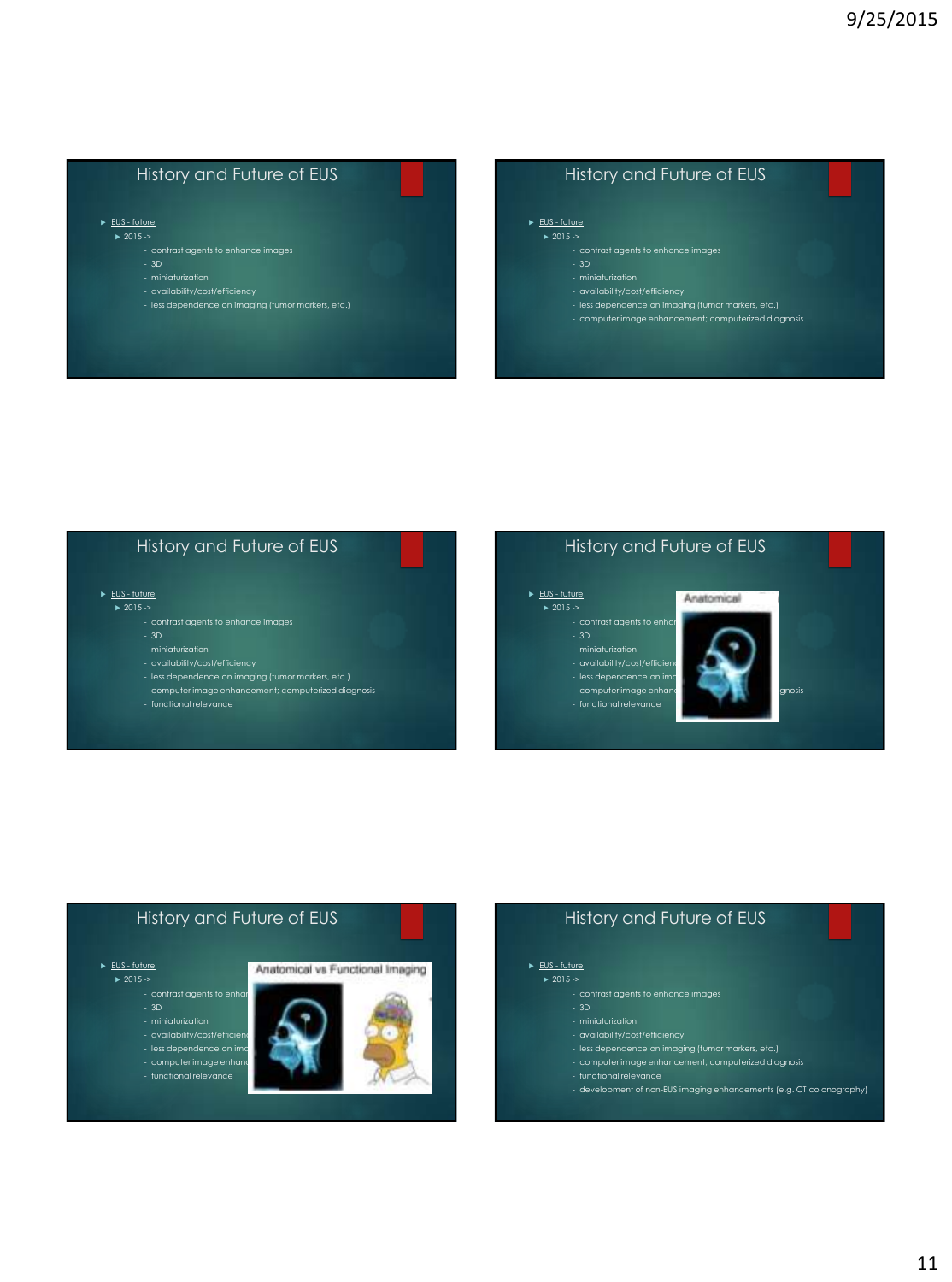#### History and Future of EUS History and Future of EUS THE MODGIN HEDKIA TEAM ► EUS - future ► EUS - future THE MCDGIN HEDICAL TEAM  $\geq 2015 \geq$  $\ge 2015 \ge$ - contrast agents to enha - 3D - 3D - availability/cost/efficiency - less dependence on imaging (tumor markers, etc.) - less dependence on in<br>Iess dependence on in - computer image enhancement; computerized diagnosis - computer image enha - functional relevance - functional relevance - development of non-EUS imaging enhancements (e.g. CT colonography) - development of non-EUS imaging enhancements (e.g. Colonography) - collaboration - collaboration and communication





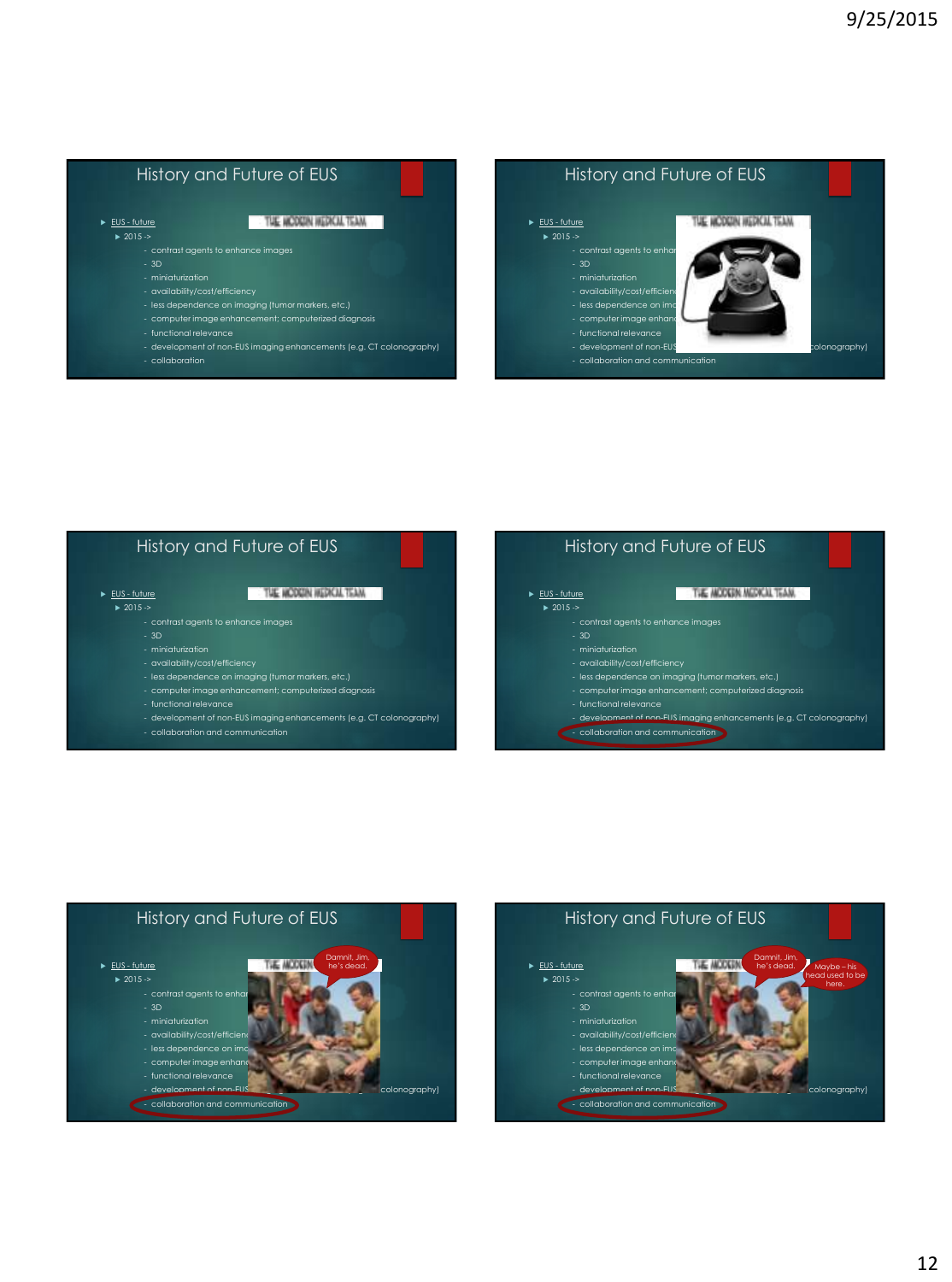